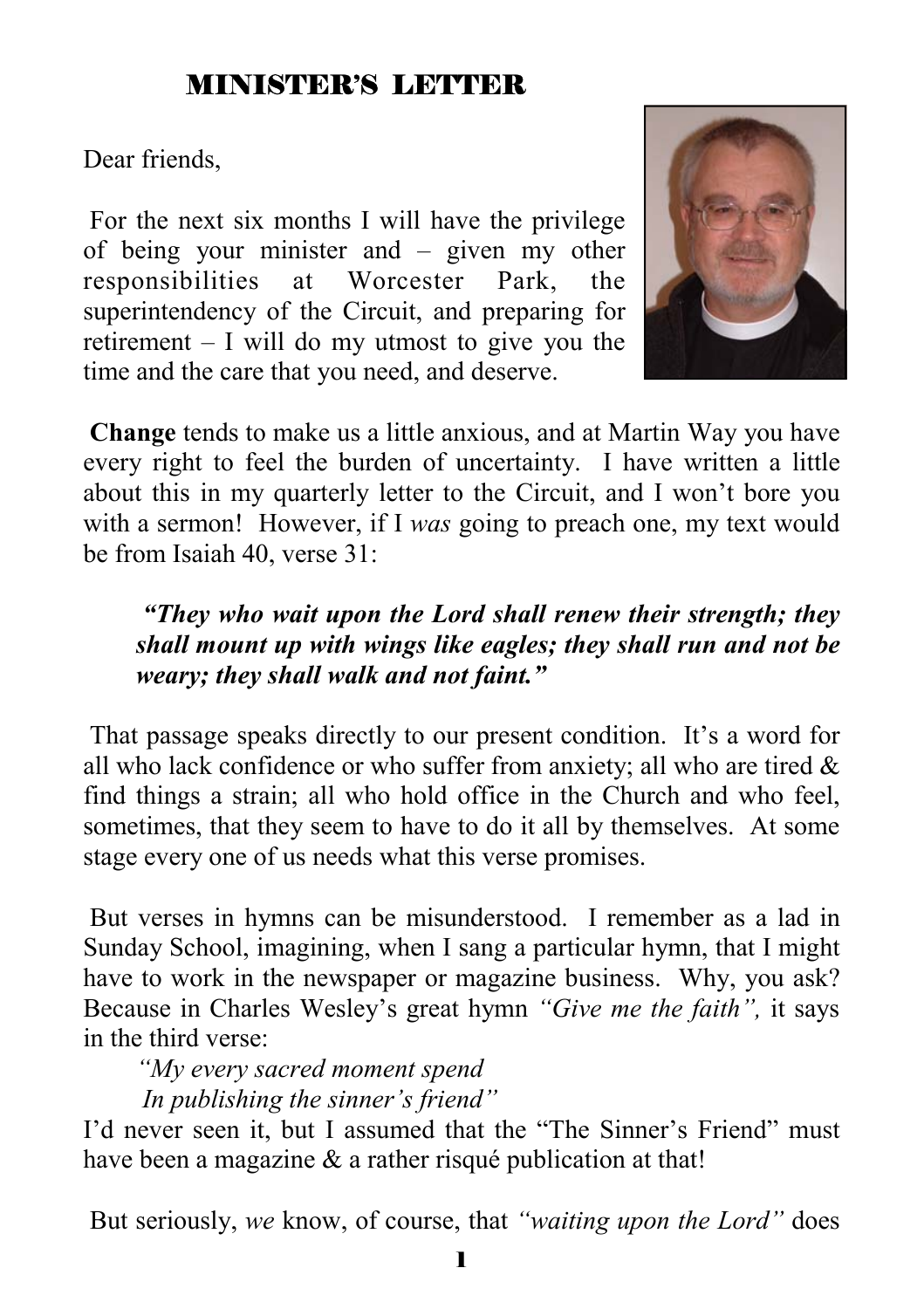not mean being passive, or inactive. There's

- **running** busy activity;
- **walking** steady routine; and there's
- **waiting** quiet contemplation.

 And it is the waiting which releases the strength for doing the other two. If you first wait upon the Lord, says Isaiah, then your strength *will* be renewed so that you can then run, be busy, without being weary; and so that you can walk, get on with the routine, without feeling faint.

 It's **the eagle's view,** if you like. Isaiah uses the image of the eagle, mounting up – a symbol of power, though never of brute strength.

When the Bible wants to talk about brute force it uses the picture of the lion or the ox. The eagle's strength and greatness lies elsewhere – in its ability to rise above the trivia of life on earth and to soar heavenwards on its mighty wings. Then, from its height, it can look down on the world and see life from a new angle. It is what you might call the grace of perspective.

 It's essential for us to be able to see things like that, to look at things objectively, critically, strategically – especially with regard to work for the Church. With the eagle's view we shall be able to see the future with God's eyes, and his promise is that when we *run* in life as well as in the routine walks, God supplies the gift of perseverance, the ability *not* to faint.

 So the question ought to be, not what have we done in the last few years, nor even what *we* can do in the coming years. But rather:-

- What do you and I expect God's *Spirit* to do in the future at Martin Way?
- What is there that needs to be done in our church?
- What is God doing here?
- Where are the signs of God's kingdom, signs of new life and growth?
- And above all, are we a forward-looking, expectant people who look to the unfathomable resources of God's Spirit?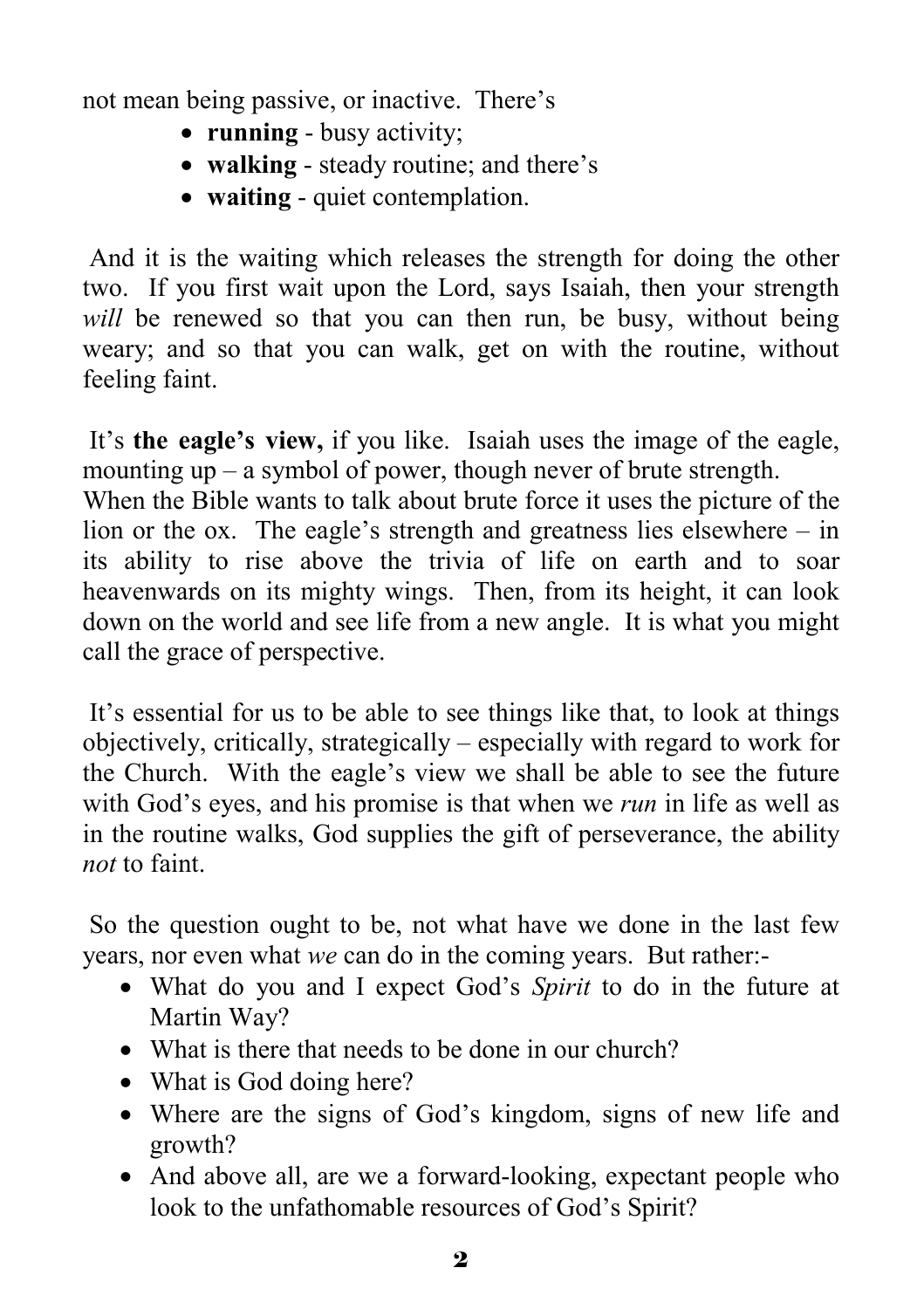We don't know what lies ahead in the next few months and years, but I have every confidence that we shall look forward with hope and expectation. Waiting on the Lord, we shall renew our strength; we shall mount up with wings like eagles; we shall run and not be weary; we shall walk and not faint.

With love and best wishes,

$$
\overbrace{\hspace{2.5cm}}^{Barrie}
$$

## CHURCH ANNIVERSARY

This May is the 50th anniversary of the church building (not the hall which was the original church that will next year celebrate 75years). To celebrate we will be holding a May Fair on Saturday 10th May, and on Sunday 11th May, Rev David Chapman will be leading us for our Sunday worship which is also Holy communion.

We would like people to start saving jam jars coffee jars etc and then fill them with something which we can put on a tombola stall. We need a variety of jars suitable for different ages.

Any questions about this please speak to either Anne Conquest, Sue Boyd, or Jane Bryant.

 $-$  < 0 >  $-$ 

## AN INVITATION

The members of the Men's Supper Club invite you to join them for their Thanks-giving Service at 7.30pm on Thursday of Holy Week (March 18<sup>th</sup>) with refreshments and a time of fellowship afterwards.

Any money raised that evening will go to St. Raphael's Hospice, our charity for this year. We have over a hundred pounds so far and some friends not in the Supper Club have said that they would like to make a contribution. I am grateful for that and will be pleased to accept any donations between now and November.

Bill Cox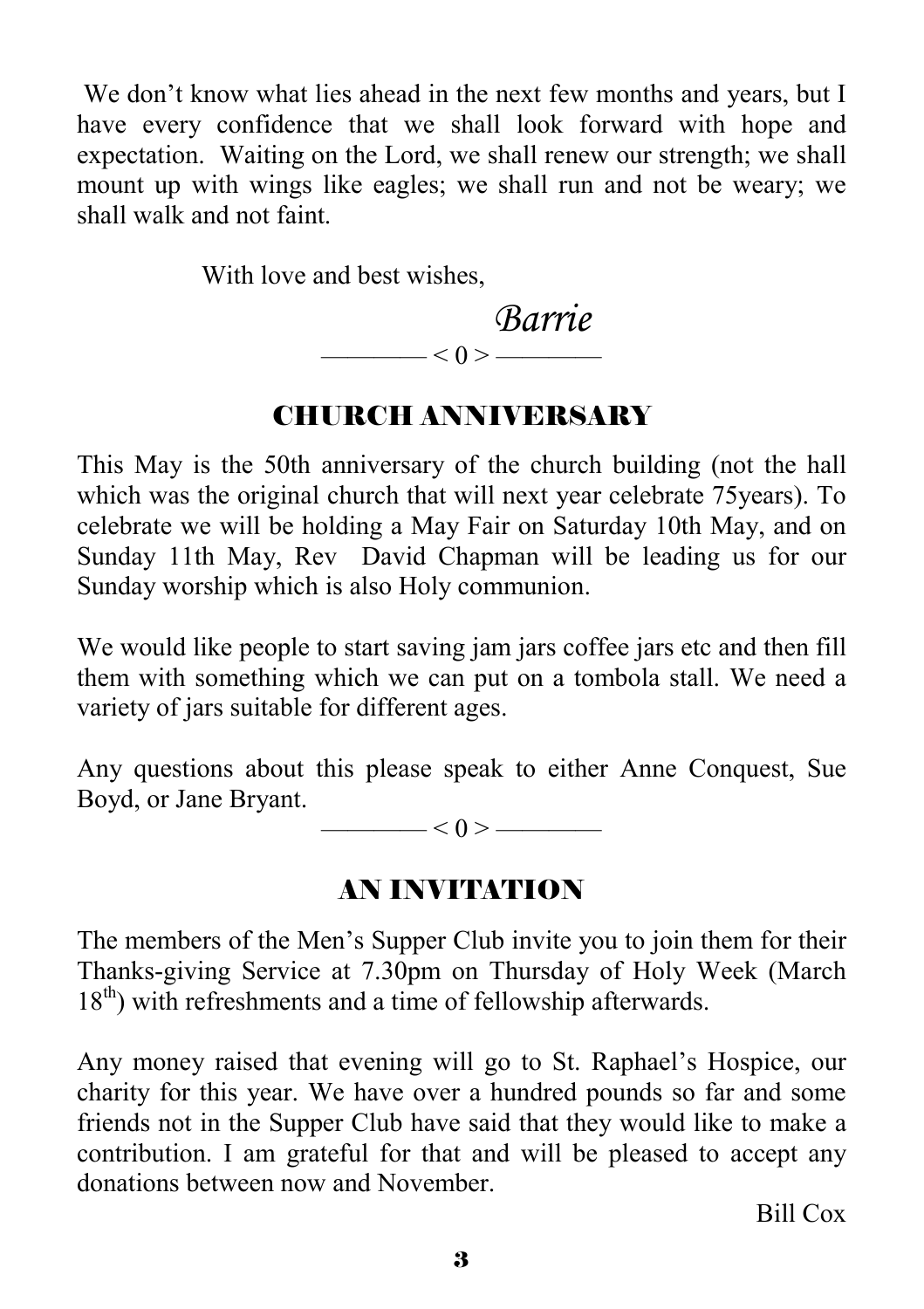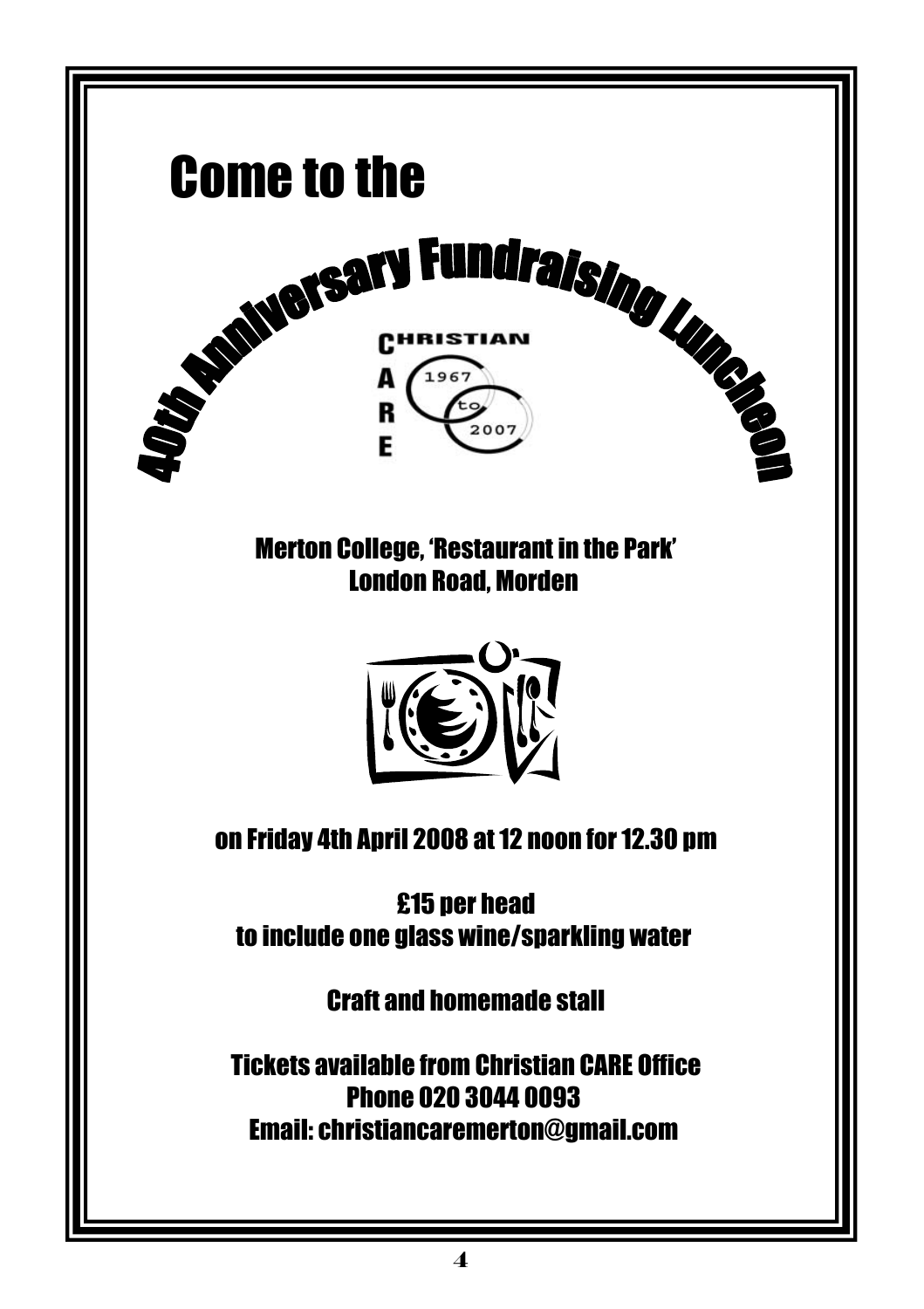## THOUGHT OF THE MONTH - MARCH 2008

I've had another 21+ birthday since last month's Newsletter came out. Birthdays are like milestones along life's pathway, but we can't retrace our steps. Looking back, we find that our lives become more and more vague as we grow older. Can you remember yourself when you were twenty? Maybe you can if you are twenty-one but it's certainly



not easy to do if you are eighty – or is it just me? The point is that all of us change as we go through life. The you and me of today are not the same as the you and me we were ten years ago. We have changed for the better or the worse. The saying says that we grow older and wiser but it is surely not always the case. But our past has become part of us and has helped to shape us into what we are today.

We are all at different stages in our lives. I'm at the stage of having to write notes to myself to remind me of the things I have to do; as for remembering names, the less said the better! My grandson is at the stage of going on a scuba-diving course. (There was no such thing when I was his age!)

 As time goes by our past begins to become a blur. We can recall things that have happened but we find it difficult to pin-point WHEN they happened unless they have special significance for us. The future, of course, is not in our hands. None of us knows what the future has in store for us or how much future we have left. That is why each day is so precious. It's quite likely that I've offered you this thought before but I make no apology from doing so again.

> *Yesterday's history; tomorrow's a mystery But today is a gift from God, That's why it's called THE PRESENT.*

May God help us to make the most of each day that we are given.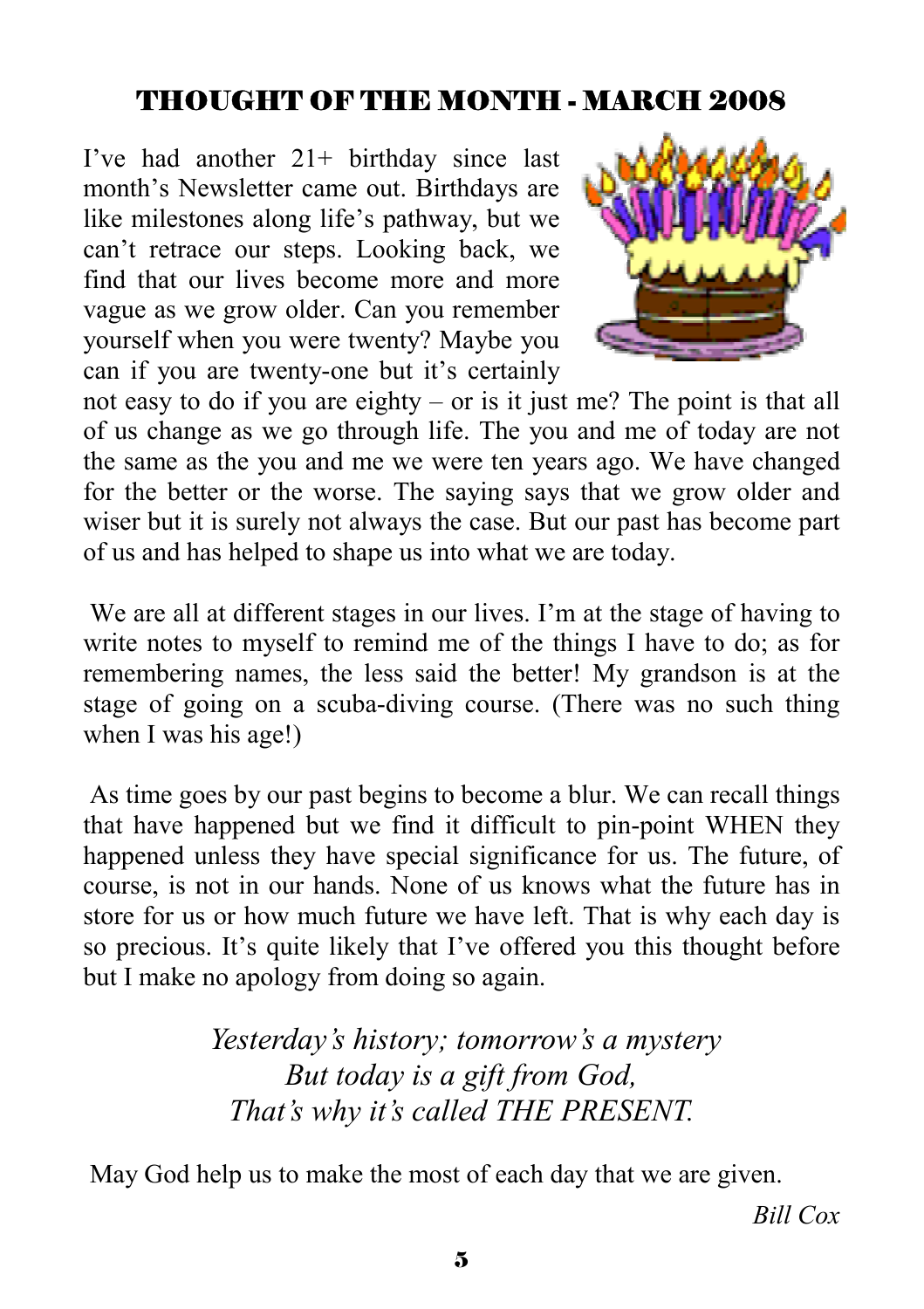## NEWS FROM KENYA February 2008 **Bible Study at the Jambo Sana Centre, Magina, Kenya**

Dear friends,



Sunday the  $27<sup>th</sup>$  January was a special day and a lively one for the young people of Magina. The

'Upper Room' at the Jambo Sana Centre at Magina was filled to its capacity with not only the usual participants but also were blessed with special visiting guests. The occasion was to present Bibles to those who have been enthusiastically faithful in attending the sessions over the past 4 months. These Bibles have been donated by Rafiki trust UK.

 From small beginnings, but *"Who dares despise the day of small things" Zech 4:10* the Bible Study in Magina which is interdenominational, started on the  $29<sup>th</sup>$  September 2007 and was initiated by the young people themselves. Being the only white person residing in that area, I was for the first few weeks the object of curiosity and intrigue. However I soon got to know these youngsters as they welcomed me into their homes, to discuss their schooling, share their challenges and they were more than happy to practise their English. I was also soon to discover how much they loved and revered the Word of God and it was a joy to be a part of this fellowship, but a concern to realise that most of them did not possess Bibles of their own.

 It was a pleasure and a privilege that Pastor James Gichuki from Bible League was able to be present for the event despite a busy schedule and a tedious journey from Thika. Our Minister from Martin Way the Rev John Nyota welcomed all of us to the Centre, encouraged the ongoing work of the Bible Study and shared with us his vision and future plans for Jambo Sana. Moira Bailey, as Pastoral Coordinator from Martin Way, along with John presented the Bibles. The Bible Study group will continue to meet and will be co-ordinated by Monica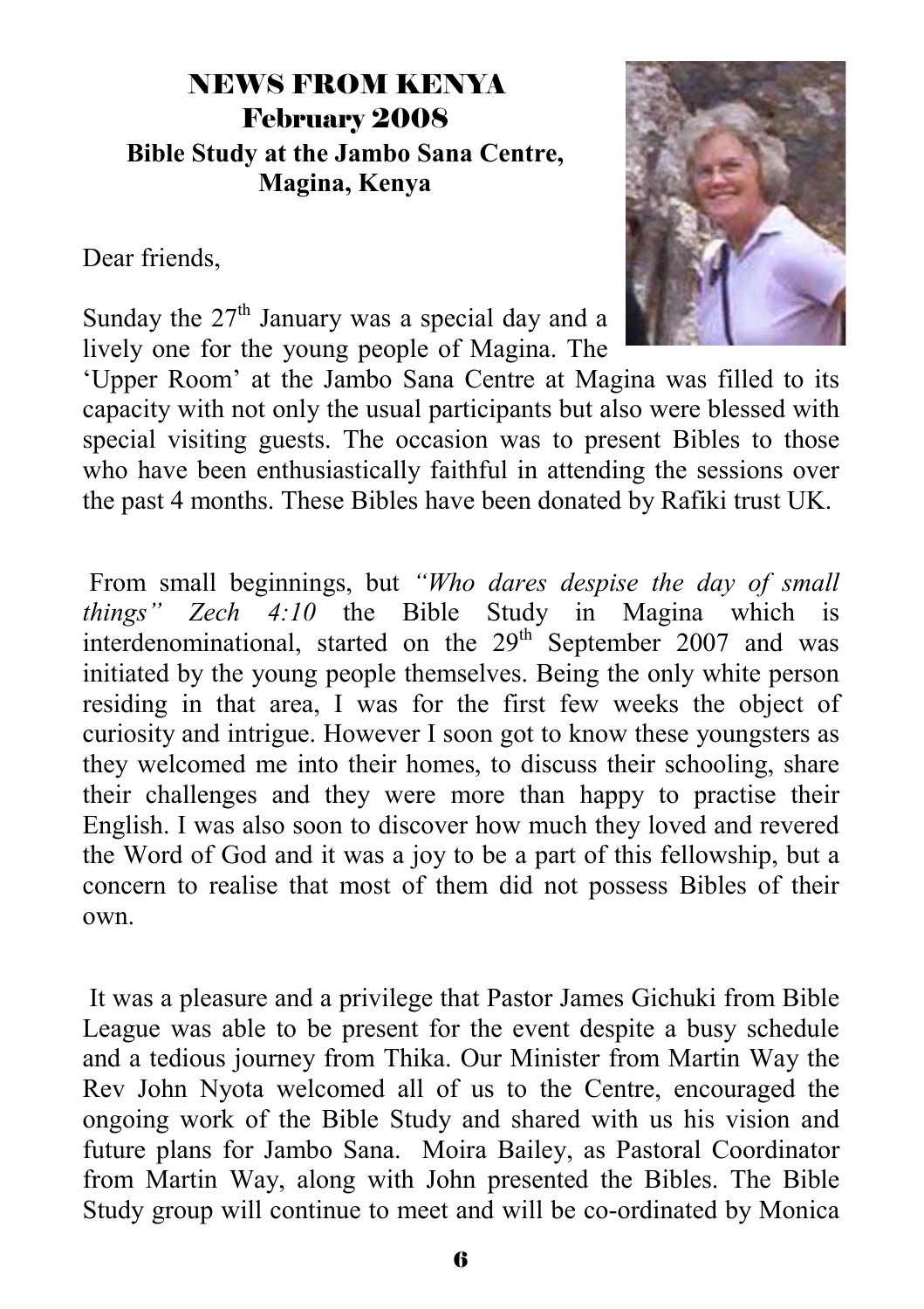Wanjiru Thuku one of the key leaders in the community and who in addition also has a vision to evangelise the youth of the area.

 Amongst the visiting guests and representing the neighbouring communities were some of the local Pastors and special friends from Kijabe who confirmed to me the vision for Bible Study. All these people have been a great support to me during my time in Kenya and I thank the Lord for them. Some have expressed a desire to start study groups in their respective areas. With this support *"..since the seven eyes of the Lord that range throughout the earth will rejoice when they see the chosen capstone in the hands of Zerubbabel" Zech 4:10*., who are we to question what God can do with small beginnings. We are asked to be faithful in the small opportunities and not necessary think that big is more beautiful. To Him be the glory, great things He has done.

Powerful in making us wise to salvation,

Witness to faith in Christ Jesus the Word,

Breathed out to all by the life-giving Father—

These are the Scriptures, and thus speaks the Lord.

*Gwen Wildman* 

*Pictured L-R*  Richard Njoroge,

Pastor Gichuki,

Rev John Nyota and Moira Bailey

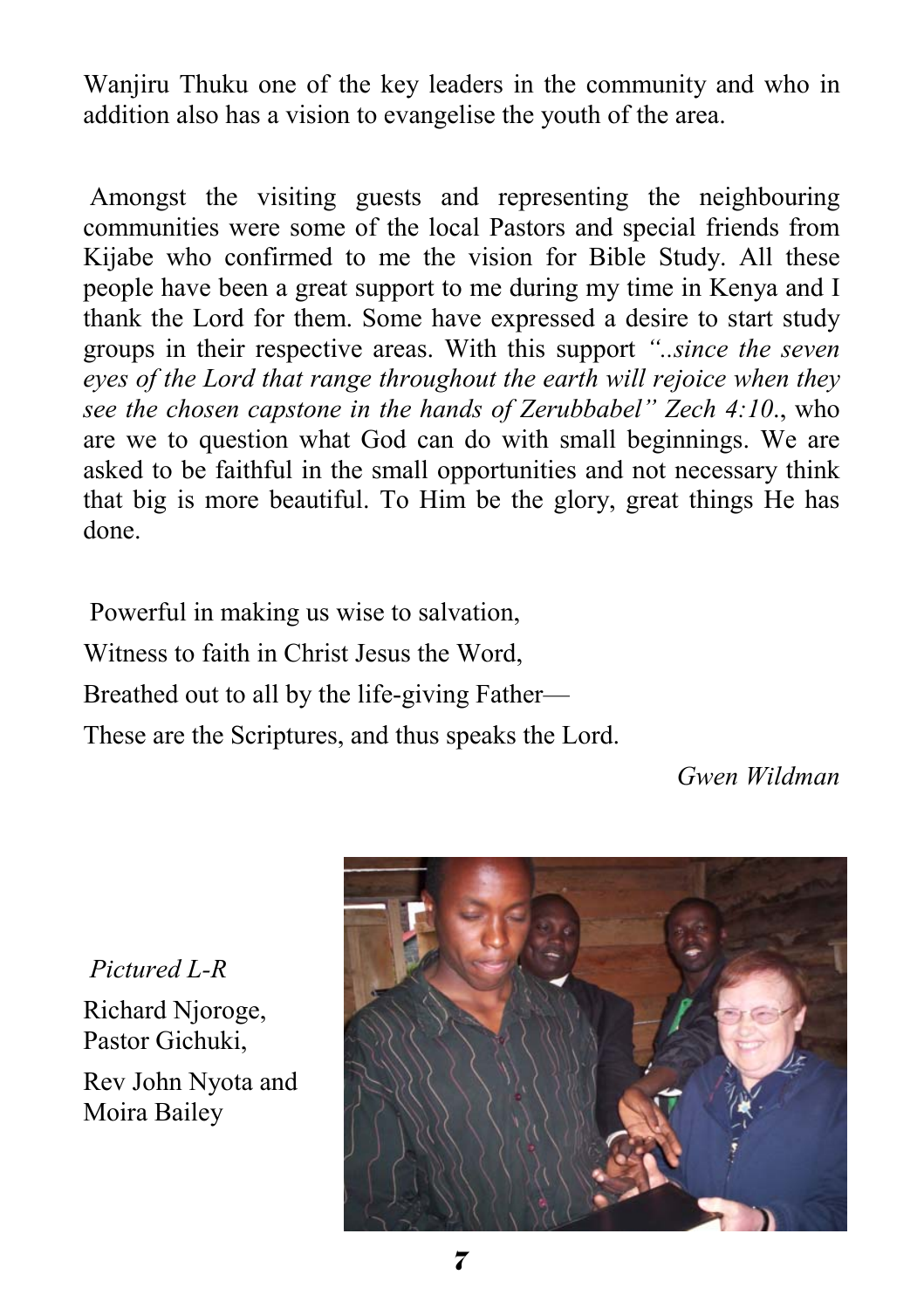## DICK WHITTINGTON



This years pantomime was Dick Whittington with Yvonne Baxter as Dick and Emily Bacon as the cat. It was a great success again, enjoyed by both cast & audience.

There were times at first we did not think we would pull it off in such a short time as we only stated practising from January - but we did it! The best part about doing these pantomimes is that there is a wide range of age groups of the church working together, getting to know each other better & having a lot of fun.

Not just the actors made the panto a success, it is all the other people that help off stage too. The amount raised is not confirmed yet, but it is going toward Carshalton Children's Hospital & also the church funds.

Thanks to everyone who helped in anyway and you who supported us.

*Anne Conquest* 

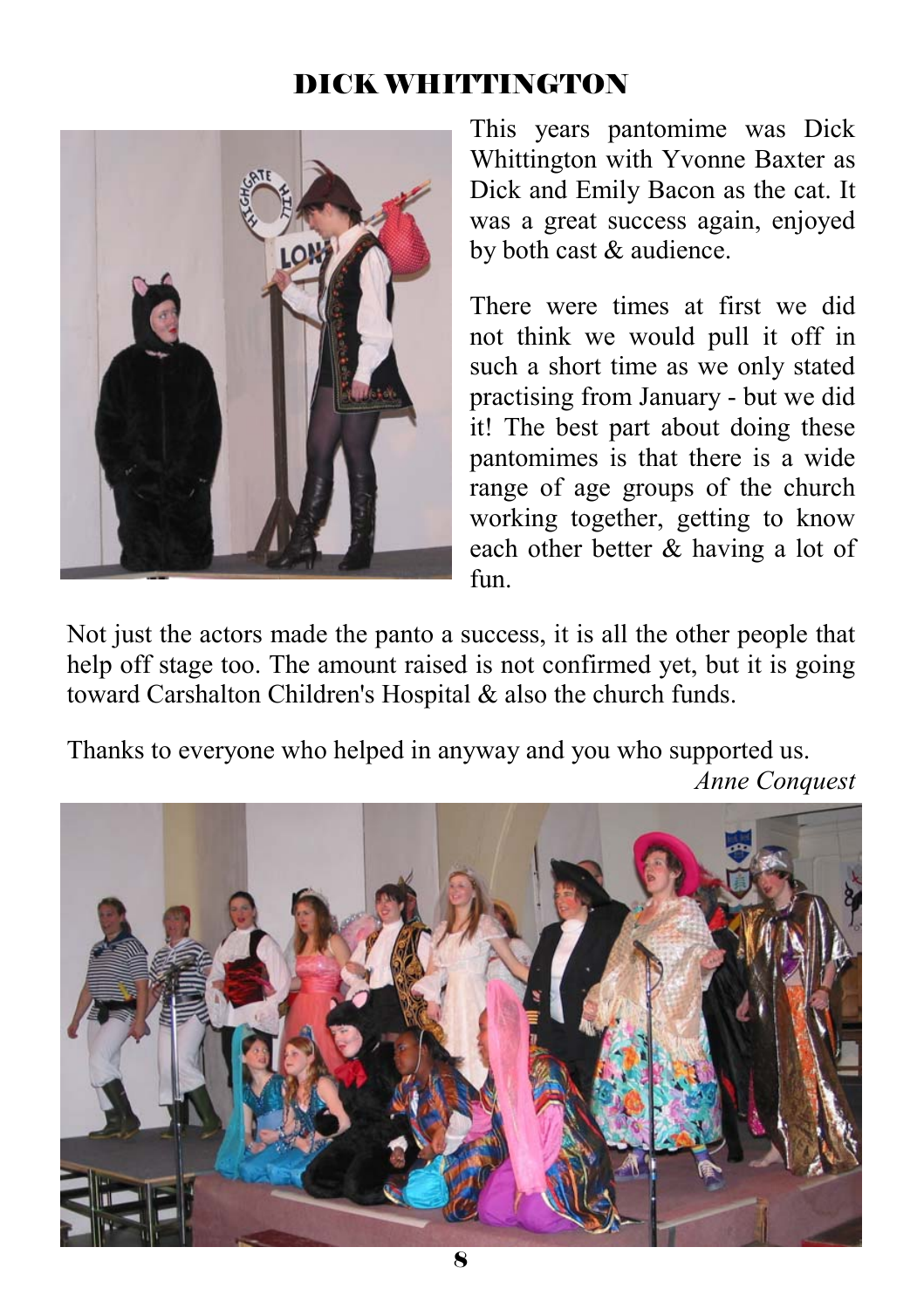

81 Gladstone Road, Wimbledon, London SW19 1QR

## **Container for Kenya Update**

As some of you may know we are trying to organise a container to send to the Jambo Sana project centred on the village of Magina in Kenya, this is John Nyota's home village.

### **The story so far**

Now that John no longer has commitments to the Wimbledon Circuit he has agreed to act as receiving agent in Kenya.

I have contacted 3 container firms for quotes but only one has replied so far.

I have spoken to the Kenyan High Commission about what we wish to do. They have given us guidance as to their requirements. Which involves making a proposal to Jambo Sana and then they have to contact the Culture and Social Service Ministry in Kenya for clearance so that we do not have to pay Import duties.

May I take this opportunity to thank all of those people who have been storing things for us. The situation in Kenya is not stable enough at the moment to send a container and at least one of the firms is not sending containers at the moment anyway. If you are unable to continue using the storage space then we will understand if you need to dispose of the goods elsewhere.

We are hoping to produce a list of things that people have specifically asked for.

**Clothing** – The Kenyan High Commission has said that any clothing we send will have to be fumigated by a firm of their choosing who will then make out a certificate that will travel with the container. I asked for an estimate of cost but was told this was not possible. John and I suspect that the cost will be prohibitive being more than the value of the clothes.

We would like to suggest therefore that any clothing be disposed of elsewhere. If you have the time and the energy you could have a jumble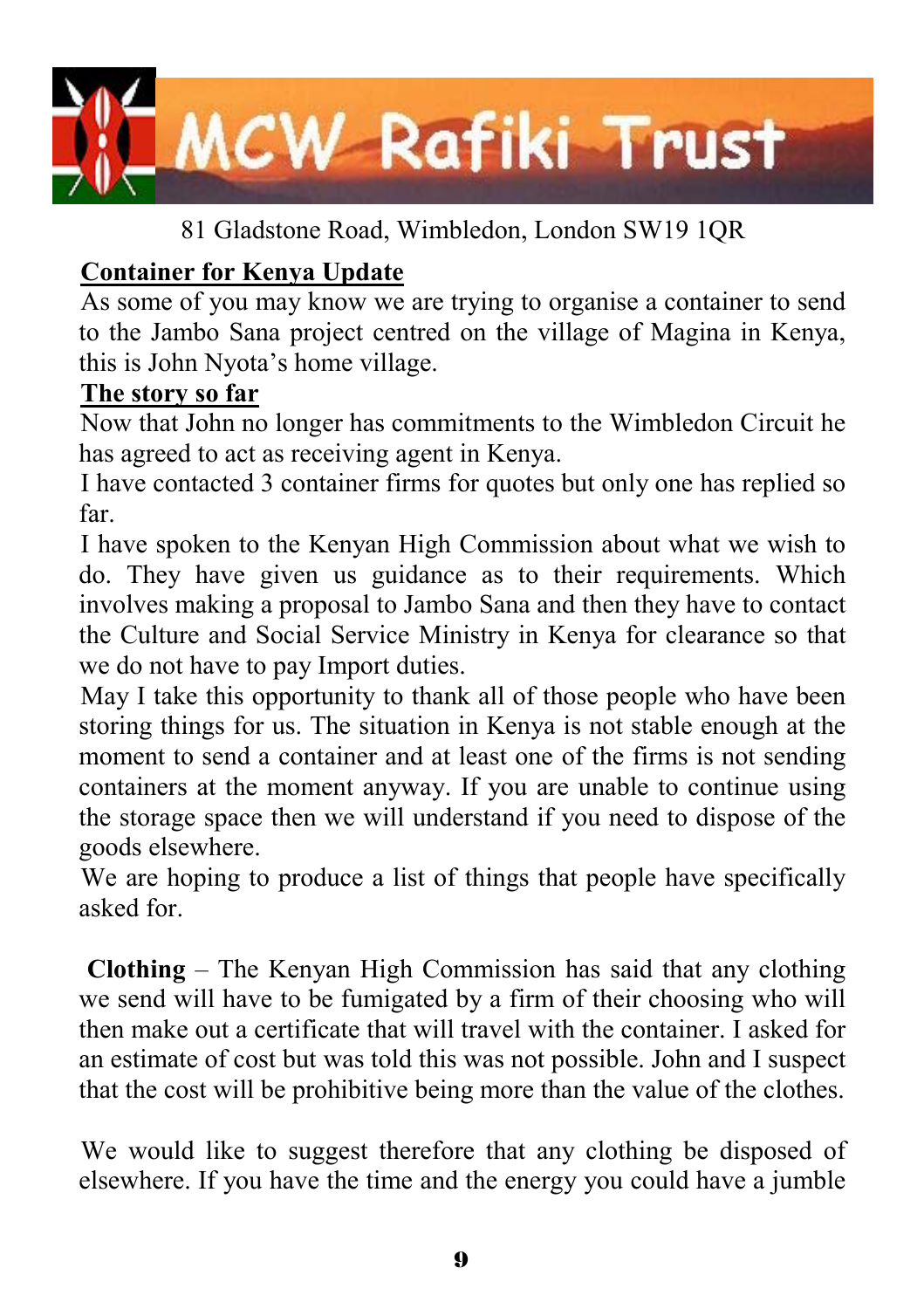sale and give the money to the Rafiki trust to buy clothes in  $Kenva - (this is only a suggestion!)$ 

 Every blessing *Valerie Ashcroft*

 $-$  < 0 >  $-$ 

### DAILY THOUGHTS

Last year I wrote a thought for each day. Mike Mortley has used his expertise to produce the thoughts in the form of a booklet. It is now available from Mike at only £2.50 and all proceeds will go to our church funds.

*Bill Cox*

### WOMAN'S WORLD DAY OF PRAYER

 $< 0 >$  ——

"God's Wisdom Provides New Understanding"



 Just a final reminder about his year's services, both being held on Friday  $7<sup>th</sup>$  March. Reverend Mary Bide will be giving the address in the morning at Trinity United Reform Church at 10.30am.

 Reverend Wilma Roest will be giving the evening address at Wimbledon Methodist Church at 8pm.

Everyone is cordially invited to attend.

*Mary Heaton* 

## Mrs Doris Klass

 $< 0 >$  ——

It is with regret we have to announce the death of one of our older members, Mrs Doris Klass, who passed away peacefully in Epsom Hospital on 10th February. Her funeral was at North East Surrey Crematorium on Friday 22 February at 1.00 pm.

Our sympathy and prayers go to her daughters, Hermione and Hazel, and to her grand-children Martin, Nichola and Laura*.*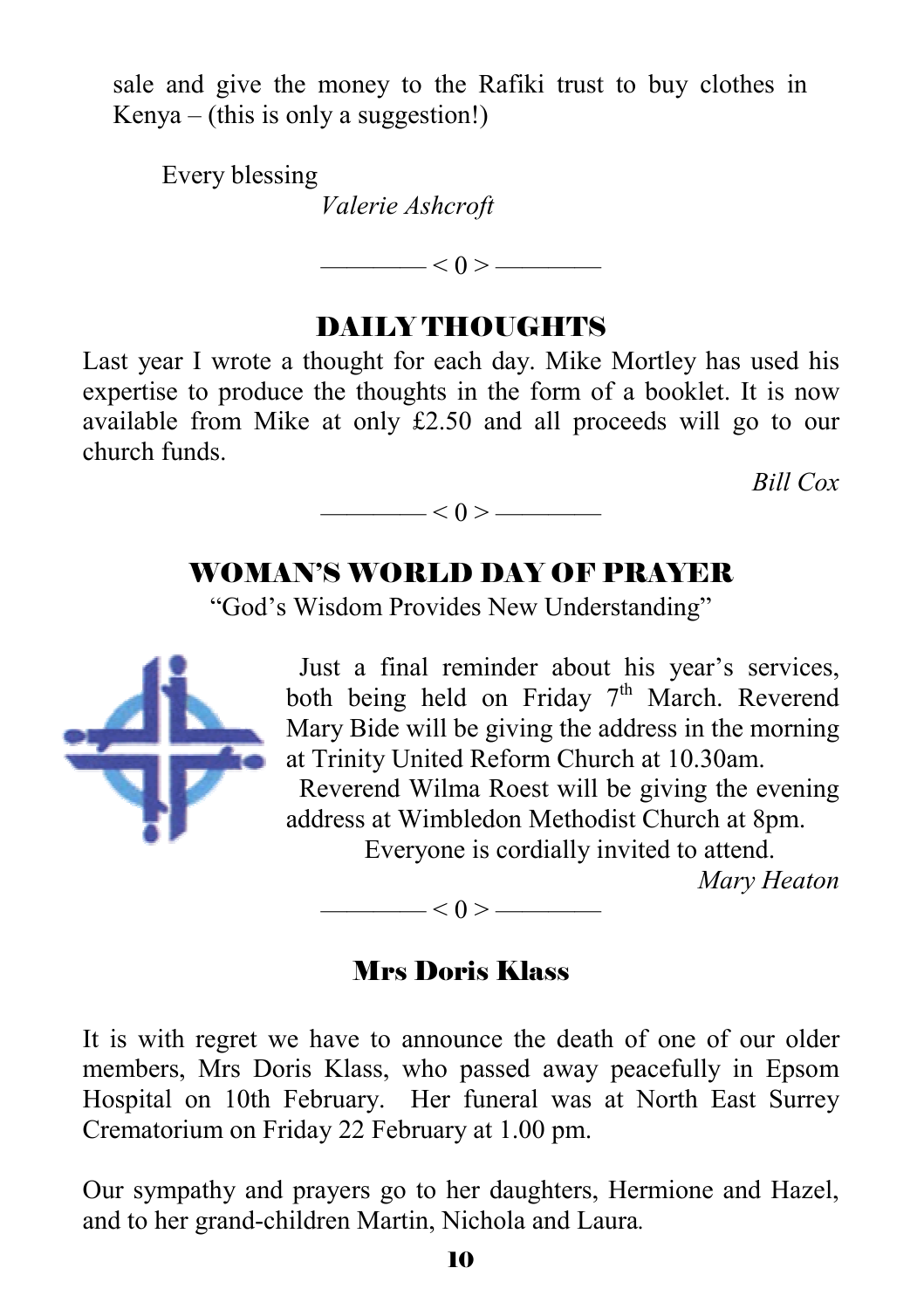# A LETTER FROM BARRIE TABRAHAM

#### WIMBLEDON CIRCUIT SUPERINTENDENT

Dear Friends,

### **Managing Change**



 With the major changes that have occurred (or which will come about in the near future) in the circuit since I last wrote my quarterly letter to you all, I was reminded of two things that were said to me over twenty years ago when I was in Merseyside.

 The first was by an elderly lady who opposed all of the changes which were being considered for one of my churches. She said, *"I want to recognise the church as it's always been, when they bring me down the aisle in my coffin."* She really did say that to me, and I think I was able to keep a straight face at the time.

 The second was by a church steward at an open evening at the manse, shortly after we had arrived in the circuit. He asked, *"I hope you don't think you've come to change us."* I can't remember my reply, only the comment he made nearly six years later, just before we left Merseyside: *"You were right: we've* all *changed, haven't we!"*

 To imagine that it is possible to avoid change is naïve. Change is inescapable. As individuals we grow spiritually long after we've ceased to grow physically (length-wise, at any rate!), and we pray that God will give us increased wisdom and grace with advancing years. But it is *how* we manage change that determines whether we decline or grow. And here in the Wimbledon Circuit – even if it is not always possible to brow *numerically* – there are many other areas of ministry and mission to explore. The test for us all is to be so attuned to what God's Spirit is saying to us that we are alive to all the opportunities that will present themselves.

### **Stationing Matters**

 Yes, of course it does! At present a body known as the 'Stationing review Group' is looking into the whole question of how ministers are deployed throughout the Connexion. A consultation paper has been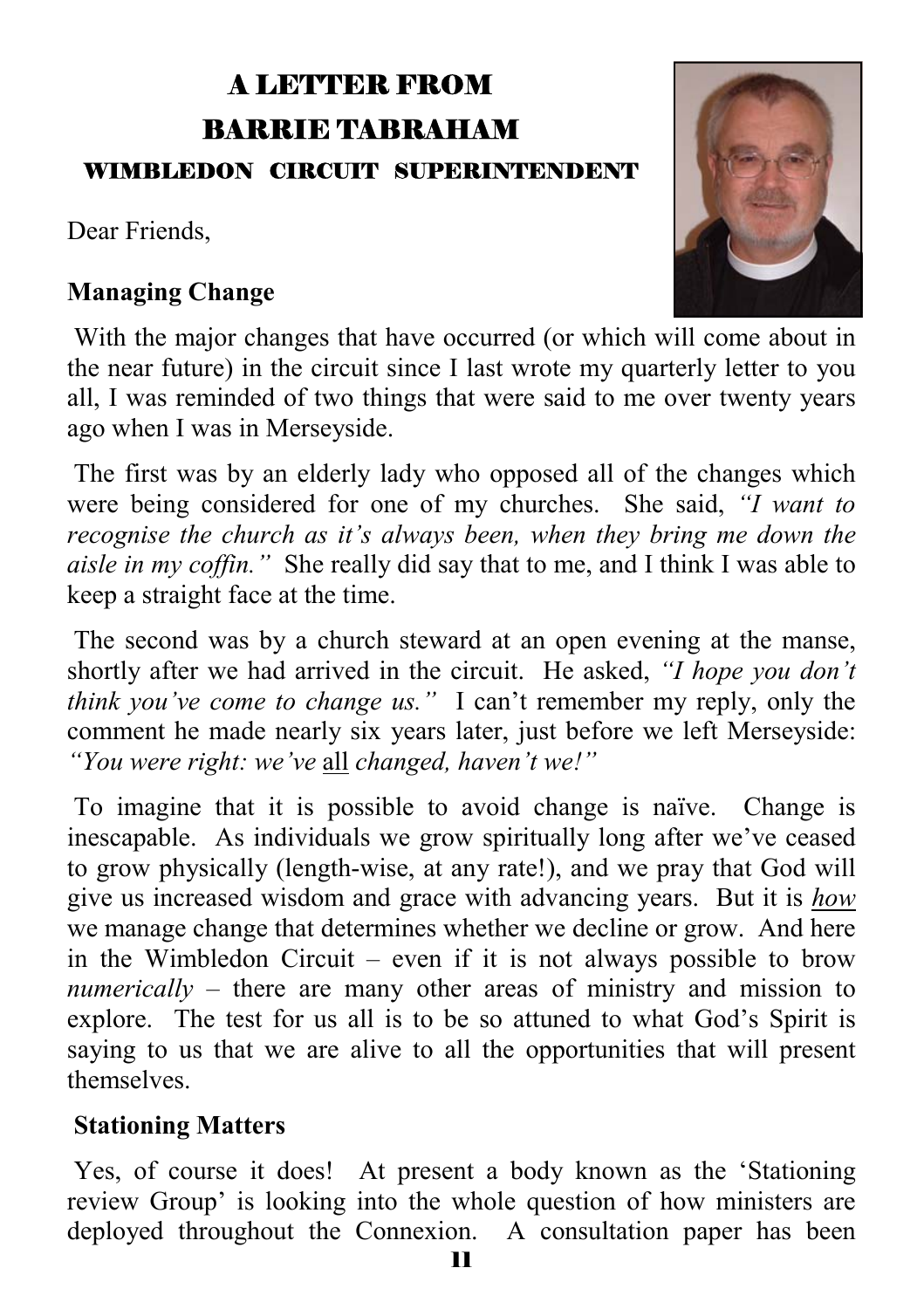produced and we have been asked give feedback. If you'd like to read the report (and also my own response), just ask me for a copy. Our own Circuit has a special interest in the whole process, of course!

To summarise the changes that have taken place and are likely to happen:

- ¾ **Rev John Nyota** will continue to reside in the Circuit but will be in the category of 'Minister Without Appointment', and we pray God's blessing upon his future ministry, however that will be exercised.
- ¾ I shall have pastoral responsibility for **Martin Way** for the next 6 months, though inevitably it will be 'ministry at arm's length'. I regret this, but will do my best to ensure that no church, group or individual ever feels neglected.The **Circuit Invitations Committee** (and particularly the Circuit Stewards) will be working closely with the District Chairs, with the expectation that a fulltime replacement for John Nyota and myself will be appointed to this Circuit from September 2008.
- $\triangleright$  In the (unlikely?) event of a replacement *not* being found, we will put a range of 'coping strategies' into place that will enable us to continue, albeit under very difficult circumstances, until September 2009. I do hope and pray that the Wimbledon Circuit is not put in this situation, and we will do everything in our power to avoid having an 'interregnum' of this magnitude.

## **Other Items of News**

- Concerning the ongoing struggle with the exemptions policy of the **Local Preachers' Department**, I have written further letters – both to the LP Secretary, Dr Joy Barrow, and also to Rev Dr Martyn Atkins, the President of Conference. I am awaiting a reply from the former, but Martyn has responded very positively.
- Please note that **Momentum** will no longer be a printed resource, and that in future, copies will be available electronically – the source to contact is: www.methodist.org.uk/momentum.
- On **a personal note,** can I thank everyone for your concerns and prayers for me while I've been hospitalised again recently. Thankfully, I'm back at work now, but still having to take great care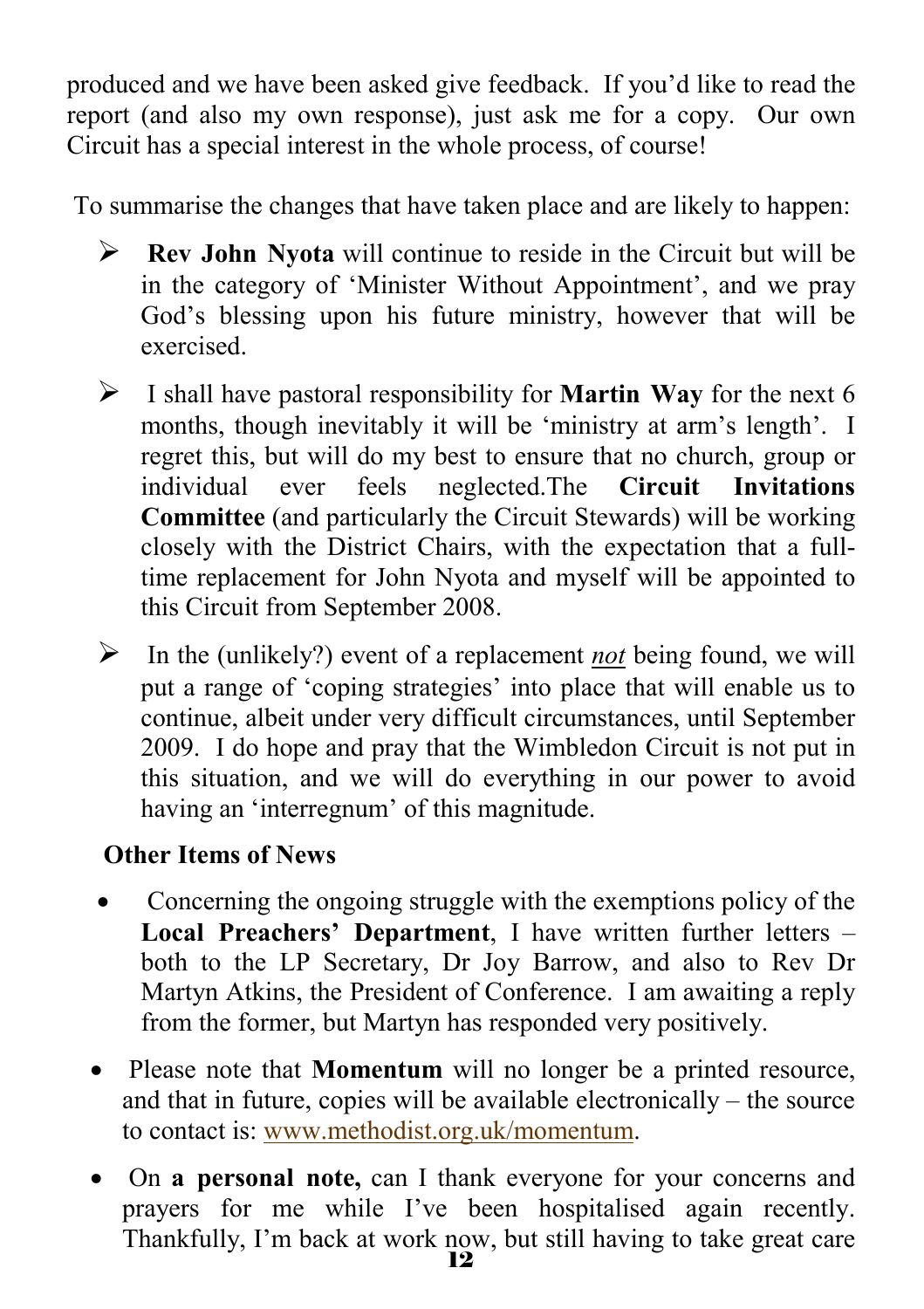as to how I sit down!

### **People in the news**

- Our prayers continue to be with **Jacqui Frost**, Andy, Chris and Ronald. The recent services celebrating the life and ministry of **Rev Rob Frost**, who died last November, were a fitting tribute to an extraordinary individual who made such an impact upon the Church in so many ways.
- Congratulations to our friends at **Martin Way**, who will be celebrating their  $50<sup>th</sup>$  anniversary on  $11<sup>th</sup>$  May, when the morning service will be conducted by **Rev David Chapman**, one of Martin Way's former ministers.
- We're pleased to welcome **Brian Sherrell** into the Circuit this quarter;
- also my son **Paul Tabraham**, who will be conducting services at Martin Way and Stoneleigh.

### **Some important dates for your diaries:**

- = Wednesday 6th March 10.00 am Ministerial Session of **Synod** at **Walworth**
- = Saturday 5th April 10.00 am **Spring Synod** at Westminster Central Hall.
- $\hat{\mathbf{\tau}}$  Saturday 10<sup>th</sup> May 4.00 pm Rededication of Christ Church with St Philip, **Worcester Park.**
- = Saturday 17th May **Circuit Quiet Day.**
- = Thursday 22nd May 8.00 pm– **Preachers' Meeting** at Stoneleigh.
- = Saturday 7th June **Circuit Training Day** for Church Stewards (and Wardens!)
- = Wednesday 18th June 7.00 for 7.30 pm **Circuit Meeting** at Martin Way.

Peace be with you all,

## 13  *Barrie*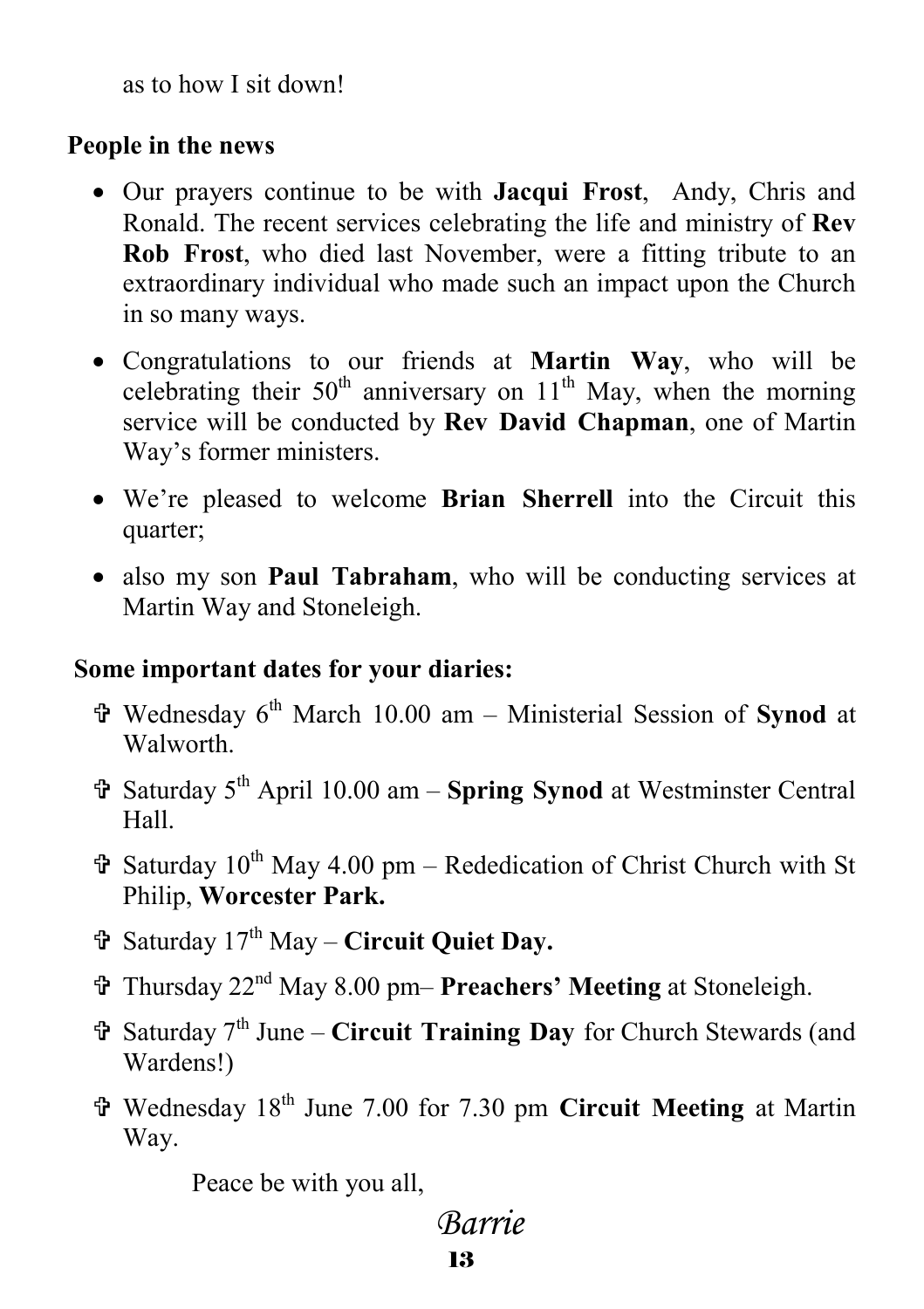

| Sun     | 2  | 10.30am           | Mothering Sunday with Sunday Club<br>Anniversary and Parade Service led by Mr David Eagle |
|---------|----|-------------------|-------------------------------------------------------------------------------------------|
|         |    | 6.30 pm           | Holy Communion led by Rev Barrie Tabraham<br>and Diana Pinchin                            |
| Tue     |    | 4 10-12 noon      | Coffee and Chat                                                                           |
|         |    | 8.00 pm           | Time for Prayer                                                                           |
| Weds 5  |    | 7.45 pm           | Midways Group - Pauline Riley - Madagascar                                                |
| Sun     | 9  | 10.30 am          | Communion Service led by                                                                  |
|         |    |                   | Rev Barrie Tabraham                                                                       |
| Tue     | 11 | $10-12$ noon      | Coffee and Chat                                                                           |
|         |    | $8.00 \text{ pm}$ | Time for Prayer                                                                           |
| Fri     | 14 | 12.30 pm          | Luncheon Club                                                                             |
| Sun     | 16 | 10.30 am          | Palm Sunday Praise Service led by Tony Loft                                               |
| Mon 17  |    | 8.00 pm           | <b>Easter Evening Meditation</b>                                                          |
| Tue     | 18 | $10-12$ noon      | Coffee and Chat                                                                           |
|         |    | $7.30 \text{ pm}$ | Men's Supper Club - Anniversary Service                                                   |
|         |    |                   | (Holy Week) followed by fellowship.<br>Proceeds to St. Raphael's Hospice                  |
|         |    | $8.00 \text{ pm}$ | Time for Prayer                                                                           |
| Weds19  |    | 7.45 pm           | Midways Group - joining Evening Meditation                                                |
|         |    | 8.00 pm           | <b>Easter Evening Meditation</b>                                                          |
| Thurs20 |    | 8.00 pm           | Maundy Thursday Joint Service at Martin Way<br>led by Rev Faith Nyota                     |
| Fri     | 21 | 10.00 am          | Good Friday Service at Martin Way with local<br><b>Baptist Churches</b>                   |
|         |    | 11.15 am          | Open-air Service of Witness outside Morden<br>Civic Centre                                |
|         |    |                   | $\blacksquare$                                                                            |

**CHURCH DIARY**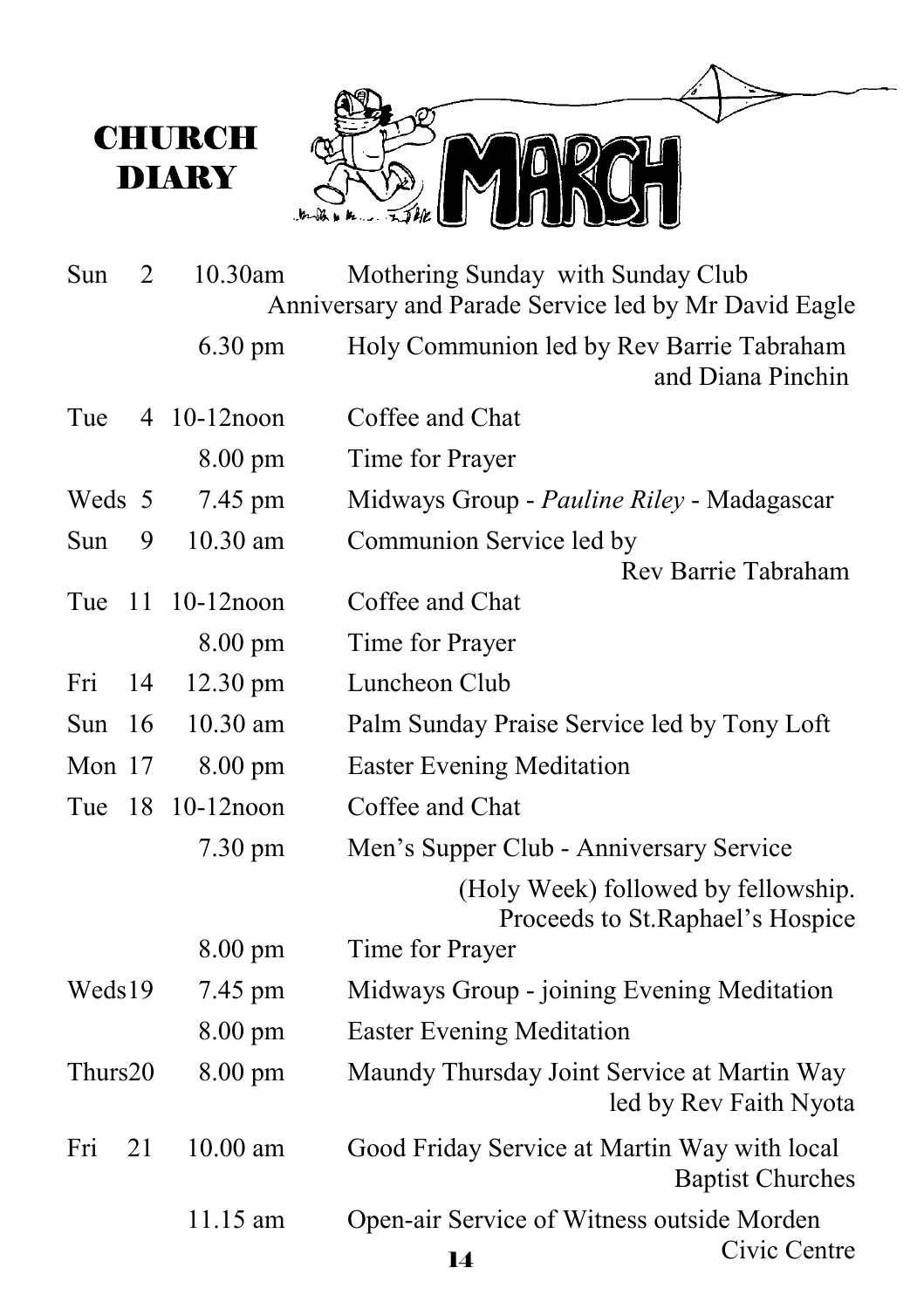| Sun $23$ | $6.00 \text{ am}$  | Sunrise Communion on Cannon Hill Common<br>followed by Breakfast at Martin Way at 7.15am |
|----------|--------------------|------------------------------------------------------------------------------------------|
|          | Sun 23 10.30 am    | Easter Day Service led by Rev Stan Brown                                                 |
|          | Tue 25 10-12 noon  | Coffee and Chat                                                                          |
|          | $8.00 \text{ pm}$  | Time for Prayer                                                                          |
| Fri 28   | $12.30 \text{ pm}$ | Luncheon Club                                                                            |
| Sun $30$ | $10.30$ am         | Morning Worship led by Mr Paul Tabraham                                                  |
| Mon $31$ |                    | <b>Spring Harvest</b>                                                                    |

*Please refer to the Website (www.martinway.org.uk) or Weekly Notice Sheet for any additional information*   $<$  0 >  $-$ 

We wish all of those who celebrate a birthday in March a very

*Happy Birthday* 



### $-$  < 0 >  $-$ Puzzle Corner Answers for last month



instruments, they were

Recorder Piano Drums Violin **Triangle Trumpet Guitar**